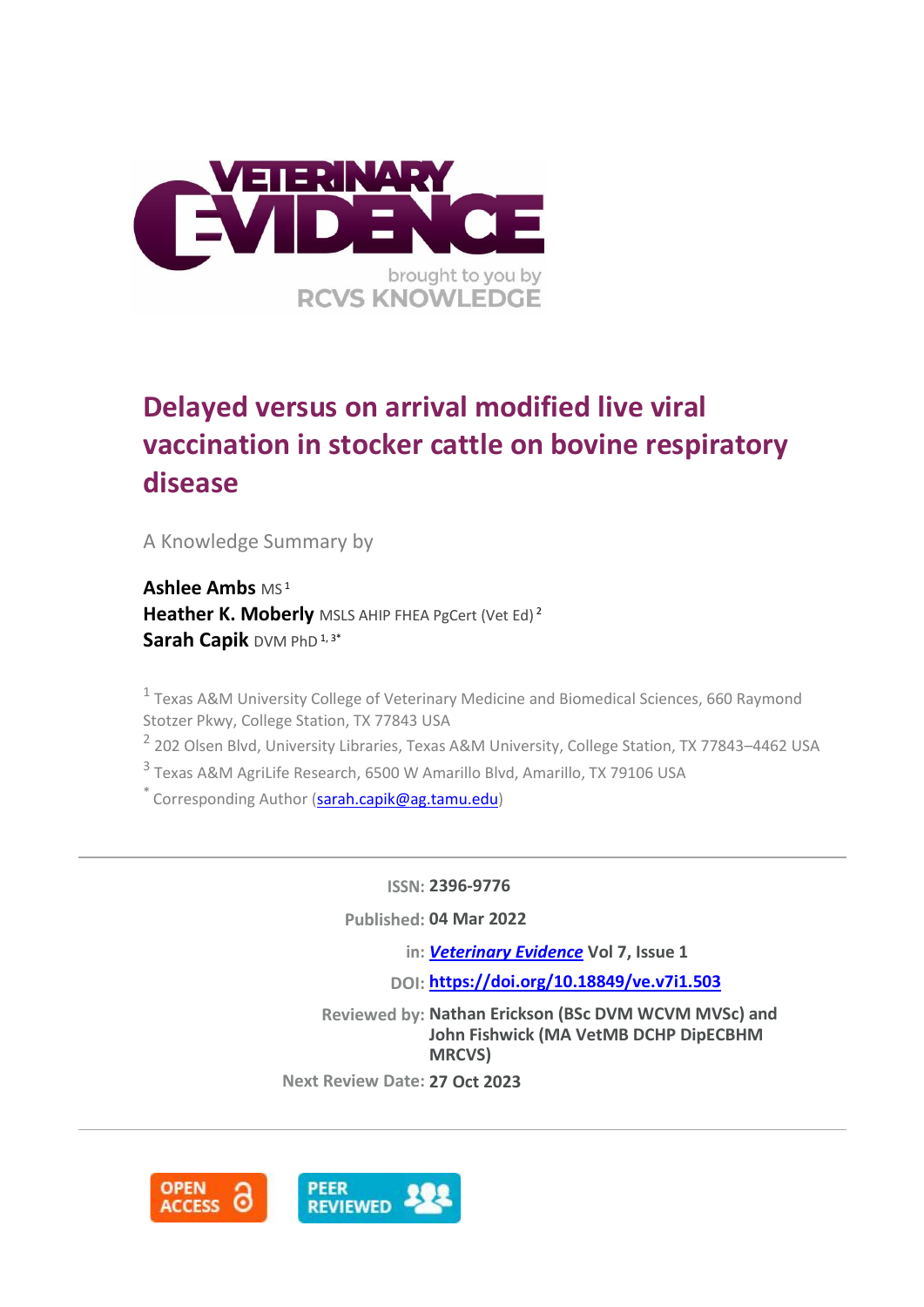# **KNOWLEDGE SUMMARY**

# **PICO question**

In auction market calves at high risk of developing bovine respiratory disease (BRD), does delayed (14–30 days) vaccination with a modified live vaccine (MLV) for viral respiratory pathogens versus administration of MLV on arrival (within 24 hours of arrival) to the stocker operation, result in less calves with BRD morbidity diagnosed based on visual signs and rectal temperature >40°C, or less calves with BRD mortality?

## **Clinical bottom line**

## **Category of research question**

Treatment

## **The number and type of study designs reviewed**

Four papers were critically reviewed. All were randomised complete block designs

## **Strength of evidence**

Moderate

## **Outcomes reported**

In stocker calves, delaying administration of a MLV for respiratory viruses may result in numerically lower initial BRD morbidity rates, while giving at arrival may result in numerically lower BRD retreatments. One study shows statistically lower cases of BRD morbidity after the third antimicrobial treatment in cattle vaccinated on arrival with both a clostridial and MLV for respiratory viruses compared to cattle vaccinated on arrival with clostridial vaccine and delayed MLV for respiratory viruses. No conclusion about mortality can be drawn due to inconsistent numerical conclusions between studies

#### **Conclusion**

Due to conflicting evidence and a general lack of statistically significant differences in morbidity and mortality outcomes, a definite answer regarding the impact of delayed MLV respiratory vaccination in stocker calves cannot be made

#### [How to apply this evidence in practice](https://learn.rcvsknowledge.org/mod/book/view.php?id=50)

The application of evidence into practice should take into account multiple factors, not limited to: individual clinical expertise, patient's circumstances and owners' values, country, location or clinic where you work, the individual case in front of you, the availability of therapies and resources.

Knowledge Summaries are a resource to help reinforce or inform decision making. They do not override the responsibility or judgement of the practitioner to do what is best for the animal in their care.

# **Clinical scenario**

Stocker cattle are young and lightweight calves (often somewhere in the range of 204–250 kg) purchased to utilise pasture for frame-growth before moving to a feedlot for the finishing phase of their production life. Since this is often also a situation where recently weaned calves are commingled, bovine respiratory disease (BRD) is a concern. Modified live vaccines (MLV) containing viral respiratory pathogens are commonly administered to calves on arrival to stocker operations as a way to manage BRD risk. Recently, vaccine protocols have been reexamined in the interest of reducing BRD morbidity and several research projects have explored changing the timing of vaccine administration. In particular, delaying MLV administration for viral

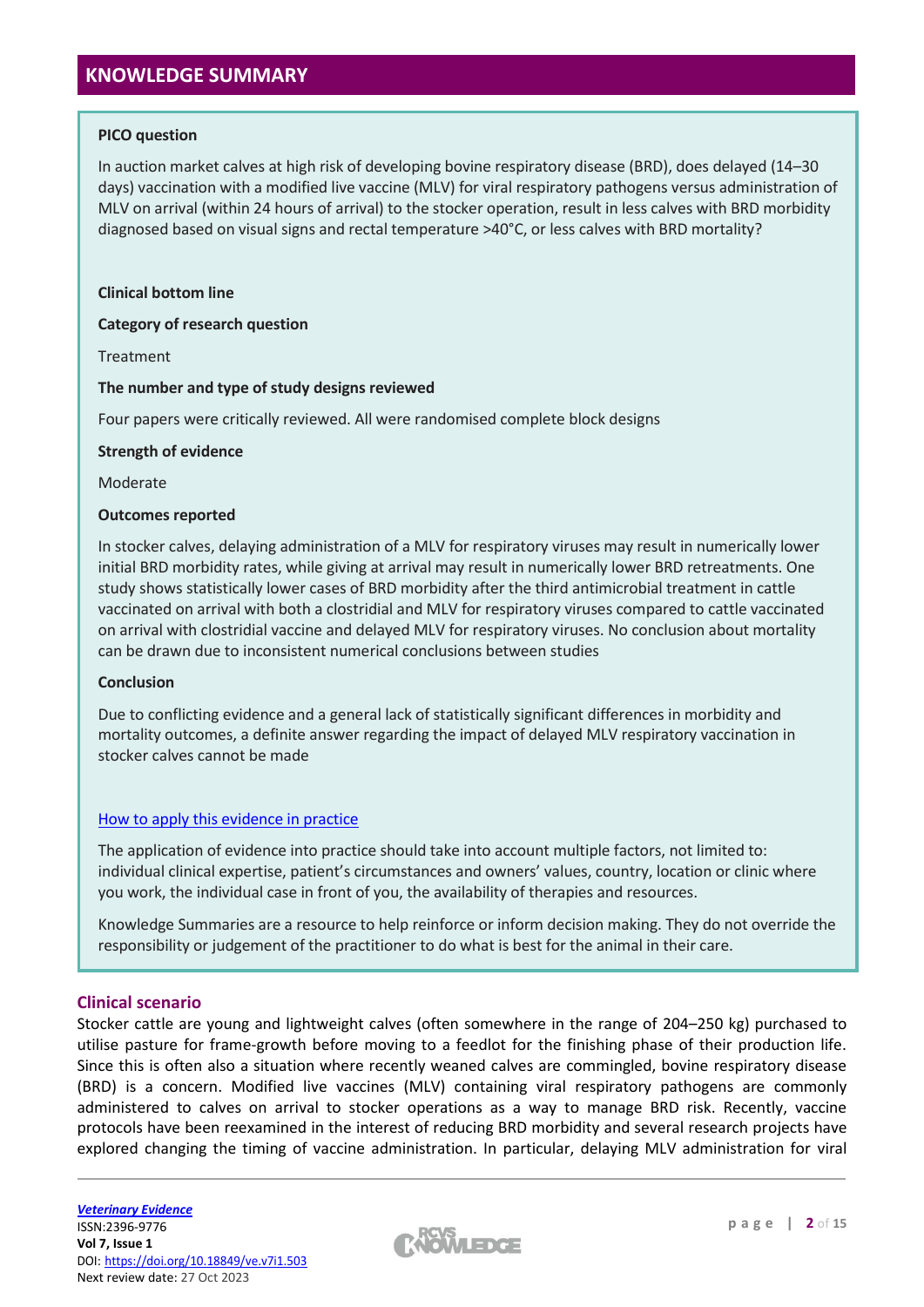respiratory pathogens may allow an adjustment period for calves before challenging their immune system with a live vaccine. Stocker operations and veterinarians should review the research evidence and consider the financial and production impact of any changes in MLV timing on their operations.

# **The evidence**

There is no statistical evidence that delayed MLV administration for viral respiratory pathogens reduces BRD morbidity or mortality in stocker calves. While there is some evidence of numerical reductions in BRD morbidity, there is disagreement in the numerical differences in retreatment and mortality rates between arrival and delayed vaccinated calves between studies.

# **Summary of the evidence**

| Poe et al. (2013)                                     |                                                                                                                                                                                                                                                                                                                                                                                                                                                                                                                                                                                                                                                                                                                                                                                                                                                                                   |
|-------------------------------------------------------|-----------------------------------------------------------------------------------------------------------------------------------------------------------------------------------------------------------------------------------------------------------------------------------------------------------------------------------------------------------------------------------------------------------------------------------------------------------------------------------------------------------------------------------------------------------------------------------------------------------------------------------------------------------------------------------------------------------------------------------------------------------------------------------------------------------------------------------------------------------------------------------|
| <b>Population:</b>                                    | High-risk beef steer and bull calves at 202 ± 4.1 kg.                                                                                                                                                                                                                                                                                                                                                                                                                                                                                                                                                                                                                                                                                                                                                                                                                             |
| Sample size:                                          | $n = 393$ , (15-23 calves / pen, seven pens / treatment).                                                                                                                                                                                                                                                                                                                                                                                                                                                                                                                                                                                                                                                                                                                                                                                                                         |
| <b>Intervention details:</b>                          | Treatments:<br>On arrival respiratory vaccination (day 0) with growth-<br>promoting implant.<br>On arrival respiratory vaccination (day 0) without growth-<br>$\bullet$<br>promoting implant.<br>Delayed respiratory vaccination (day 14) with growth-<br>promoting implant.<br>Delayed respiratory vaccination (day 14) without growth-<br>$\bullet$<br>promoting implant.<br>Vaccine:<br>Pentavalent modified live vaccine (MLV) containing<br>٠<br>infectious bovine rhinotracheitis virus (IBRV), bovine viral<br>diarrhoea virus (BVDV) type I and II, bovine respiratory<br>syncytial virus (BRSV), parainfluenza-3 virus (Pl3); (Bovi-<br>Shield GOLD® 5, subcutaneously; Pfizer Animal Health).<br>Metaphylaxis:<br>None, but calves could receive treatment with florfenicol if<br>their rectal temperature was ≥40°C during processing<br>regardless of clinical signs. |
| <b>Study design:</b>                                  | Randomised complete block design with a 2x2 treatment factorial.                                                                                                                                                                                                                                                                                                                                                                                                                                                                                                                                                                                                                                                                                                                                                                                                                  |
| <b>Outcome studied:</b>                               | Morbidity measured as:<br>First BRD treatment % (cattle exhibiting ≥2 clinical signs of<br>$\bullet$<br>BRD (ocular or nasal discharge, depressed appearance,<br>gaunt or lacking normal fill, coughing, laboured breathing, or<br>lack of appetite were pulled and rectal temperature taken,<br>and antimicrobial treatment was administered if rectal<br>temperature was ≥40°C) - subjective assessment; unblinded<br>personnel.<br>Second, third, and fourth BRD treatment % (cattle with<br>$\bullet$<br>symptoms of BRD and a rectal temperature of ≥40°C at 72<br>hours after the previous treatment) - subjective<br>assessment; unblinded personnel.                                                                                                                                                                                                                      |
| <b>Main findings:</b><br>(relevant to PICO question): | BRD-related morbidity did not differ statistically due to vaccine<br>timing.                                                                                                                                                                                                                                                                                                                                                                                                                                                                                                                                                                                                                                                                                                                                                                                                      |

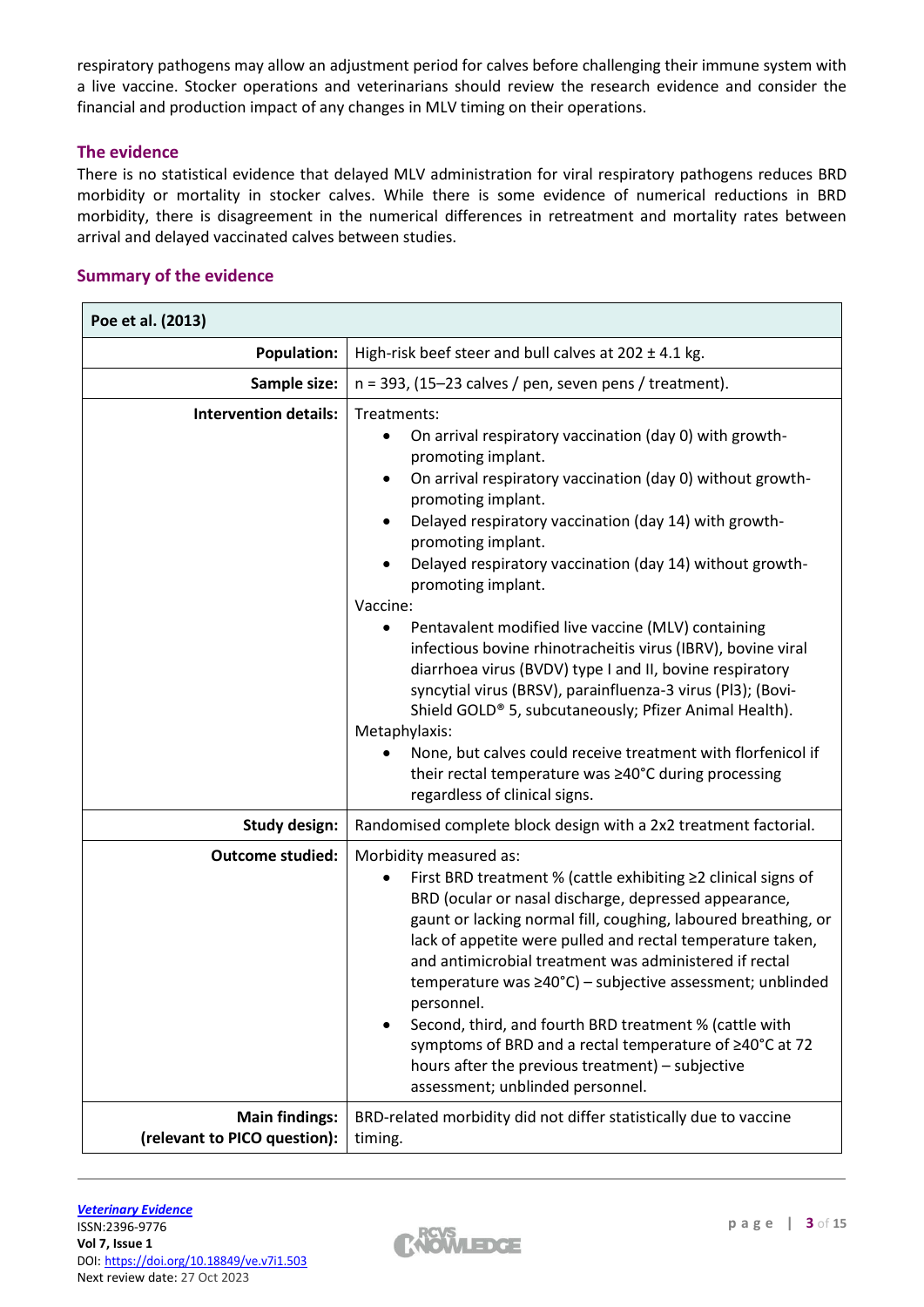| <b>Limitations:</b> |                                                                                                                                                                                                                                                                                                                                                                                                                                                                                                                                                                                                                                                                                                                                                                                                                                                                                                                                                                                                                                                                                                                                                                                                                                                                                                                                                                                      |
|---------------------|--------------------------------------------------------------------------------------------------------------------------------------------------------------------------------------------------------------------------------------------------------------------------------------------------------------------------------------------------------------------------------------------------------------------------------------------------------------------------------------------------------------------------------------------------------------------------------------------------------------------------------------------------------------------------------------------------------------------------------------------------------------------------------------------------------------------------------------------------------------------------------------------------------------------------------------------------------------------------------------------------------------------------------------------------------------------------------------------------------------------------------------------------------------------------------------------------------------------------------------------------------------------------------------------------------------------------------------------------------------------------------------|
|                     | No blinding of personnel.<br>Pens had varying numbers of calves between blocks.<br>$\bullet$<br>The study reports that if any steers were identified as BRD<br>$\bullet$<br>cases >21 days following their previous treatment, they<br>were restarted on the BRD treatment protocol as if they had<br>never been diagnosed previously and considered a new<br>incident case of BRD. However, it is unclear how new<br>incidence of BRD after >21 days without clinical signs was<br>managed statistically and if / where those animals are<br>represented in the results.<br>Study did not evaluate mortality.<br>$\bullet$<br>It is unclear whether calves were processed immediately<br>$\bullet$<br>upon arrival or after an overnight rest following arrival at<br>the facility.<br>There appear to be two acceptable case definitions that<br>could have qualified calves for first treatment for BRD. One<br>being having a rectal temperature ≥40°C at processing,<br>regardless of the presence of other symptoms, and the<br>other having ≥2 clinical signs of BRD plus meeting<br>temperature criteria as outlined above after day 0<br>processing. This makes interpreting BRD incidence and<br>comparison between studies potentially complex.<br>This study did not describe any efforts to reduce potential<br>cross-contamination between vaccinated and unvaccinated |
|                     | calves during treatment application, housing, subsequent<br>sampling, and evaluation for and treatment of morbid<br>animals.                                                                                                                                                                                                                                                                                                                                                                                                                                                                                                                                                                                                                                                                                                                                                                                                                                                                                                                                                                                                                                                                                                                                                                                                                                                         |

| Richeson et al. (2008)       |                                                                                                                                                                                                                                                                                                                                                                                                                                                                                                                                                                                                                                                                                                                                                |  |
|------------------------------|------------------------------------------------------------------------------------------------------------------------------------------------------------------------------------------------------------------------------------------------------------------------------------------------------------------------------------------------------------------------------------------------------------------------------------------------------------------------------------------------------------------------------------------------------------------------------------------------------------------------------------------------------------------------------------------------------------------------------------------------|--|
| <b>Population:</b>           | High-risk beef steer and bull calves at $197 \pm 2.4$ kg.                                                                                                                                                                                                                                                                                                                                                                                                                                                                                                                                                                                                                                                                                      |  |
| Sample size:                 | $n = 528$ ; (10-19 animals/pen, 18 pens/treatment).                                                                                                                                                                                                                                                                                                                                                                                                                                                                                                                                                                                                                                                                                            |  |
| <b>Intervention details:</b> | Treatments:<br>Initial vaccination on arrival processing (day 0) with a<br>booster at day 14.<br>Delayed initial vaccination (day 14) with a booster at day 28.<br>Vaccine:<br>Pentavalent modified live vaccine (MLV) for respiratory<br>pathogens containing infectious bovine rhinotracheitis virus<br>(IBRV), bovine viral diarrhoea virus (BVDV) types I and II,<br>bovine respiratory syncytial virus (BRSV), and parainfluenza-<br>3 virus (Pl3) in combination; (EXPRESS 5, subcutaneously;<br>Boehringer-Ingelheim Vetmedica Inc).<br>Metaphylaxis:<br>Calves received tilmicosin for metaphylaxis only if they had a<br>rectal temperature of ≥40°C at arrival processing and were<br>not included in subsequent morbidity outcomes. |  |
| <b>Study design:</b>         | Randomised complete block design.                                                                                                                                                                                                                                                                                                                                                                                                                                                                                                                                                                                                                                                                                                              |  |
| <b>Outcome studied:</b>      | Bovine respiratory disease (BRD) morbidity in the first 42<br>$\bullet$<br>days on feed (cattle with visual symptoms of respiratory                                                                                                                                                                                                                                                                                                                                                                                                                                                                                                                                                                                                            |  |

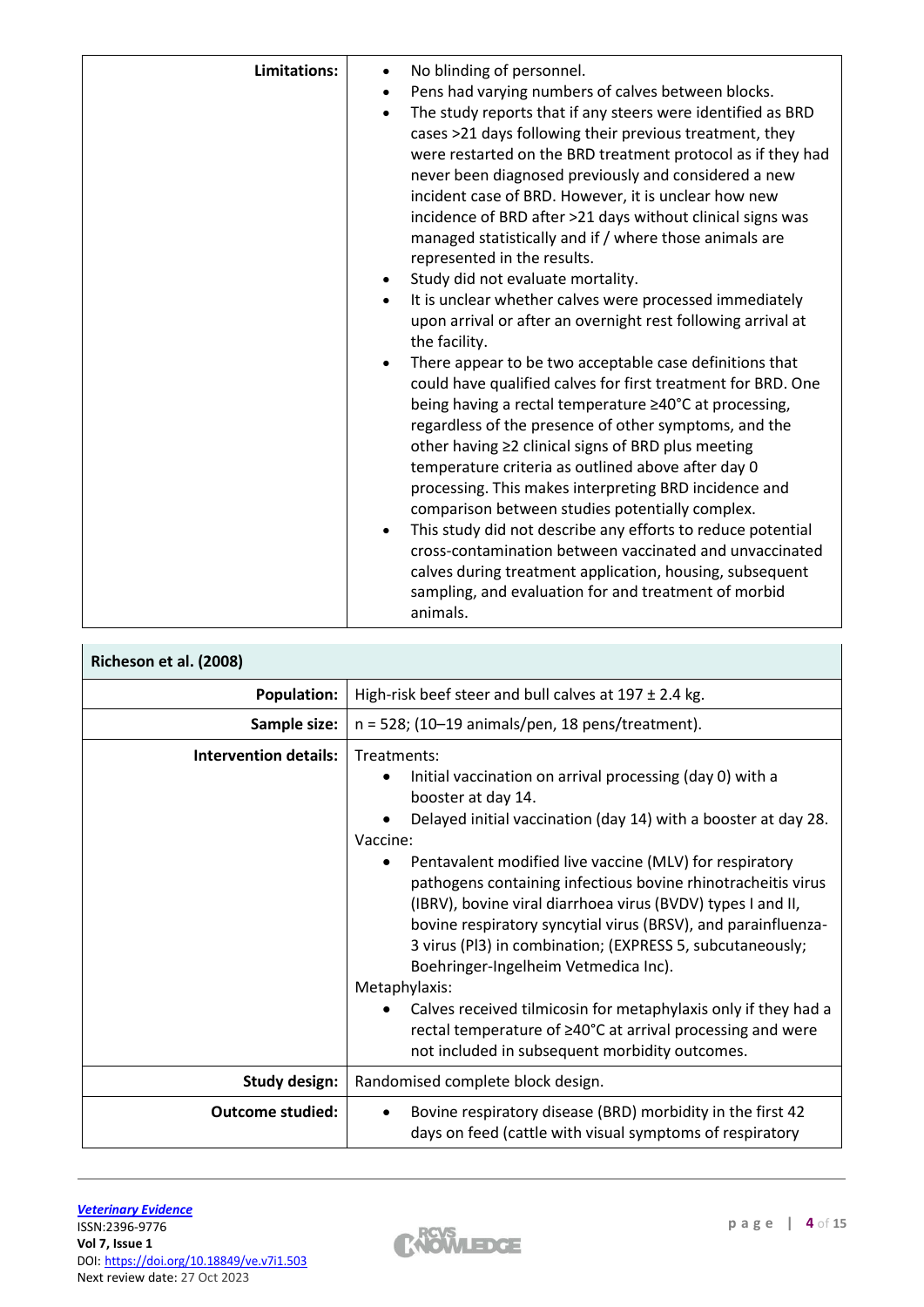|                                                       | illness-depression, lethargy, rapid breathing, nasal or ocular<br>discharge, slowness in going to feed bunk, and a gaunt or<br>emaciated appearance- and with a rectal temperature ≥40°C -<br>subjective assessment by blinded personnel.<br>Second and third morbidity (cattle were re-evaluated 72 hours<br>$\bullet$<br>after first or second treatment and were eligible for<br>retreatment if they had a rectal temperature ≥40°C at that<br>time) - objective assessment by blinded personnel.<br>Percentage of death loss over 56 day study.                                                                                                                                                                                                                                                                                                                                                                                                                                                                                                                               |
|-------------------------------------------------------|-----------------------------------------------------------------------------------------------------------------------------------------------------------------------------------------------------------------------------------------------------------------------------------------------------------------------------------------------------------------------------------------------------------------------------------------------------------------------------------------------------------------------------------------------------------------------------------------------------------------------------------------------------------------------------------------------------------------------------------------------------------------------------------------------------------------------------------------------------------------------------------------------------------------------------------------------------------------------------------------------------------------------------------------------------------------------------------|
| <b>Main findings:</b><br>(relevant to PICO question): | No statistically significant differences were observed. Calves that<br>received the MLV on arrival processing had higher initial BRD morbidity<br>(71.65% vs 63.5%; standard error (SE) 7.61; p-value: 0.12) but required<br>less second treatments than cattle that received the MLV on day 14<br>(25.1% vs 30.8%; SE 9.80; p-value: 0.17), and also experienced increased<br>death loss numerically (2.3% vs 0.8%; SE 0.75; p-value: 0.16).                                                                                                                                                                                                                                                                                                                                                                                                                                                                                                                                                                                                                                     |
| Limitations:                                          | Animals per pen varies almost two-fold.<br>$\bullet$<br>Unclear whether reported death loss is BRD-specific or overall<br>mortality.<br>Case definition is vague as there is no description of how many<br>$\bullet$<br>clinical signs were required for first treatment and it is unclear<br>whether any clinical signs (other than a rectal temperature<br>above their cut-off) were required in order to be eligible for<br>second or third treatment.<br>Numerical differences are difficult to interpret in a meaningful<br>٠<br>manner and are not necessarily broadly applicable or<br>repeatable.<br>Confidence intervals for estimates were not provided.<br>Cattle were received on day -1 and ear tags were placed and<br>$\bullet$<br>weights were obtained prior to arrival processing on day 0.<br>This study did not describe any efforts to reduce potential<br>$\bullet$<br>cross-contamination between vaccinated and unvaccinated<br>calves during treatment application, housing, subsequent<br>sampling, and evaluation for and treatment of morbid animals. |

| Richeson et al. (2009) |                                                                                                                                                                                                                                                                                                                                                                                                                                                                                                                                                                                                                                                                                                                                                                                                             |
|------------------------|-------------------------------------------------------------------------------------------------------------------------------------------------------------------------------------------------------------------------------------------------------------------------------------------------------------------------------------------------------------------------------------------------------------------------------------------------------------------------------------------------------------------------------------------------------------------------------------------------------------------------------------------------------------------------------------------------------------------------------------------------------------------------------------------------------------|
| <b>Population:</b>     | High-risk beef steer and bull calves at $239 \pm 1.2$ kg.                                                                                                                                                                                                                                                                                                                                                                                                                                                                                                                                                                                                                                                                                                                                                   |
| Sample size:           | $n = 263$ (10-12 calves/pen, six pens/treatment).                                                                                                                                                                                                                                                                                                                                                                                                                                                                                                                                                                                                                                                                                                                                                           |
| Intervention details:  | Vaccines:<br>CLOS: Clostridium chauvoei, Clostridium septicum, Clostridium<br>$\bullet$<br>novyi, and Clostridium sordellii and Clostridium perfringens<br>types C & D bacterin-toxoid in a special oil adjuvant; Alpha-7,<br>subcutaneously; Boeringer Ingleheim Vetmedica.<br>RESP: Pentavalent modified live vaccine (MLV) containing<br>$\bullet$<br>infectious bovine rhinotracheitis virus (IBRV), bovine viral<br>diarrhoea virus (BVDV) type 1a and type 2a, parainfluenza-3<br>virus (PI3), and bovine respiratory syncytial virus (BRSV);<br>(EXPRESS 5, subcutaneously; Boeringer Ingelheim Vetmedica).<br>Treatments:<br>ACAR: Arrival CLOS (day 0) and arrival (day 0) RESP.<br>ACDR: Arrival CLOS (day 0) and delayed RESP (day 14).<br>DCAR: Delayed CLOS (day 14) and arrival RESP (day 0). |

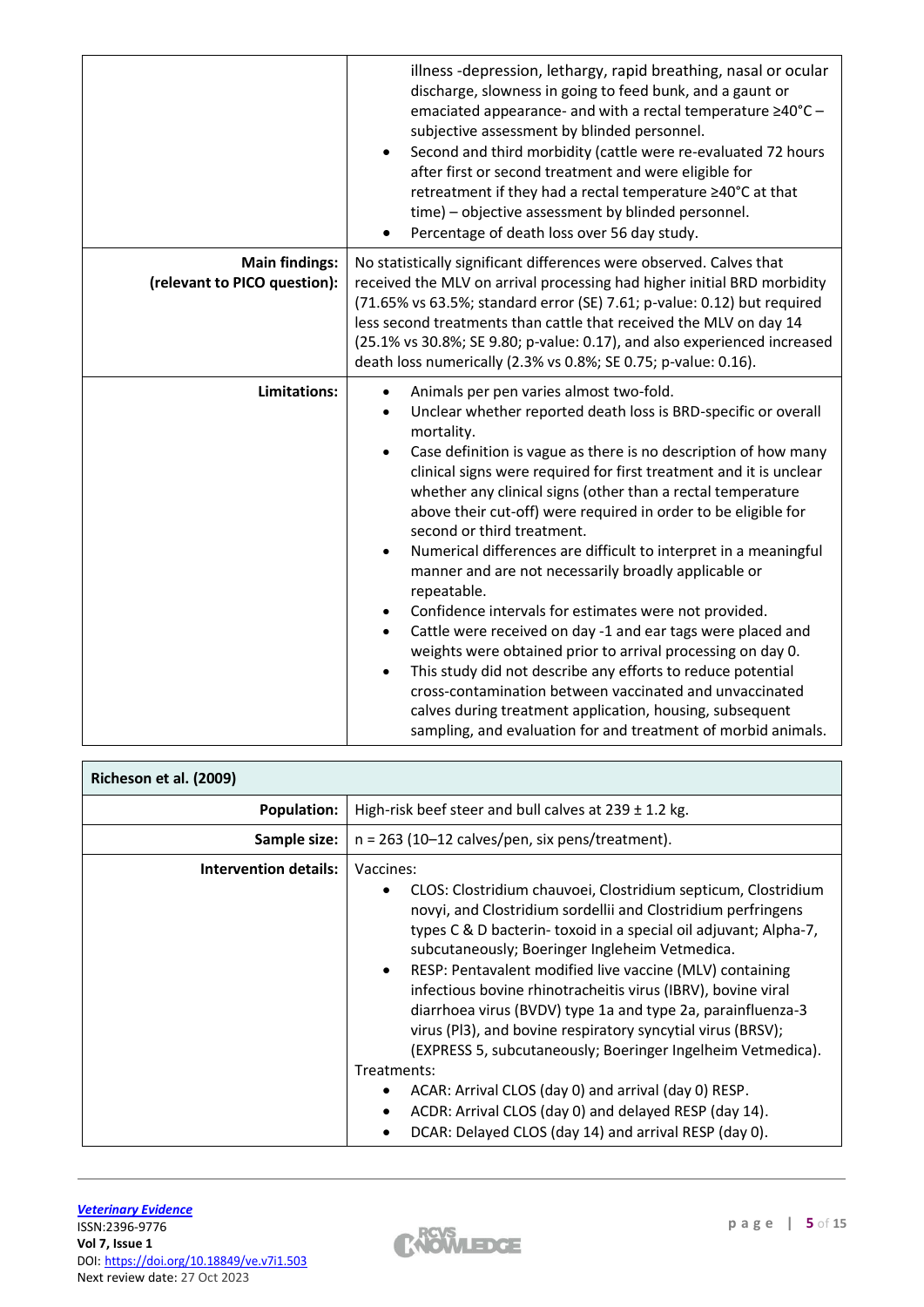|                                                       | DCDR: Delayed CLOS (day 14) and delayed (day 14) RESP.<br>$\bullet$<br>A RESP vaccine booster was given 14 days after initial dose<br>in all treatment groups.<br>Metaphylaxis:<br>All calves received tilmicosin metaphylaxis on arrival with a<br>48 hour post-treatment interval where they were not<br>eligible for bovine respiratory disease (BRD) treatment.                                                                                                                                                                                                                                                                                                                                                                                                                                                                                                                                                                                                                                                                                                                                                                                                                                                                                                                                                                                                                                                                                                                                                                                                                                                                                      |
|-------------------------------------------------------|----------------------------------------------------------------------------------------------------------------------------------------------------------------------------------------------------------------------------------------------------------------------------------------------------------------------------------------------------------------------------------------------------------------------------------------------------------------------------------------------------------------------------------------------------------------------------------------------------------------------------------------------------------------------------------------------------------------------------------------------------------------------------------------------------------------------------------------------------------------------------------------------------------------------------------------------------------------------------------------------------------------------------------------------------------------------------------------------------------------------------------------------------------------------------------------------------------------------------------------------------------------------------------------------------------------------------------------------------------------------------------------------------------------------------------------------------------------------------------------------------------------------------------------------------------------------------------------------------------------------------------------------------------|
| <b>Study design:</b>                                  | Randomised complete block design with a 2x2 treatment factorial.                                                                                                                                                                                                                                                                                                                                                                                                                                                                                                                                                                                                                                                                                                                                                                                                                                                                                                                                                                                                                                                                                                                                                                                                                                                                                                                                                                                                                                                                                                                                                                                         |
| <b>Outcome studied:</b>                               | BRD morbidity rate (cattle with two or more visual signs of<br>$\bullet$<br>BRD with rectal temperature $\geq$ 40°C) - subjective<br>assessment, unblinded personnel.<br>Second BRD treatment (cattle with rectal temperature ≥40°C<br>٠<br>at 48 hours after initial treatment - objective assessment,<br>unblinded personnel.<br>Third BRD treatment (cattle with rectal temperature ≥40°C<br>٠<br>at 72 hours after second treatment - objective assessment,<br>unblinded personnel.<br>Percentage of chronic animals (displayed BRD symptoms<br>٠<br>after third antibiotic treatment) - subjective assessment;<br>unblinded personnel.<br>Percentage of dead (not BRD-specific) in 56-day study.<br>٠                                                                                                                                                                                                                                                                                                                                                                                                                                                                                                                                                                                                                                                                                                                                                                                                                                                                                                                                               |
| <b>Main findings:</b><br>(relevant to PICO question): | No statistical differences between delayed versus arrival<br>$\bullet$<br>vaccine administration in percentage of dead calves (RESP p-<br>value: 0.7).<br>BRD morbidity rates were not statistically different but were<br>٠<br>numerically less in calves with delayed administration of the<br>MLV (65.1%) versus those vaccinated on arrival (73.4%; no<br>standard error of the mean (SEM) reported for RESP<br>contrast; RESP p-value: 0.23).<br>Percentage of chronic animals (cattle that displayed signs of<br>BRD after the third antibiotic treatment) was greatest<br>statistically in cattle administered clostridial vaccine on<br>arrival and delayed respiratory vaccine (ACDR: 11.4%)<br>compared to those receiving clostridial vaccine and<br>respiratory vaccine on arrival (ACAR: 1.5%; p=0.04), and<br>numerically higher than those receiving a delayed clostridial<br>vaccine with either arrival (DCAR: 6.3%; $P = 0.26$ ) or delayed<br>respiratory vaccine (DCDR: 3.2%; $P = 0.08$ ). The SEM was 4.7<br>with the interaction between CLOS and RESP having a p-<br>value of 0.05.<br>The percentage of animals treated a second time for BRD<br>out of the total population did not differ significantly<br>between groups (ACAR: 38.5%, ACDR: 39.5%, DCAR: 36.1%,<br>DCDR: 25.5%; SEM: 8.7; RESP p-value: 0.43; interaction p-<br>value: 0.34).<br>The percentage of animals treated a third time for BRD out<br>$\bullet$<br>of the total population did not differ significantly between<br>groups (ACAR: 20.5%, ACDR: 22.4%, DCAR: 19.8%, DCDR:<br>10.8%; SEM: 9.4; RESP p-value: 0.61; interaction p-value:<br>$(0.43)$ . |

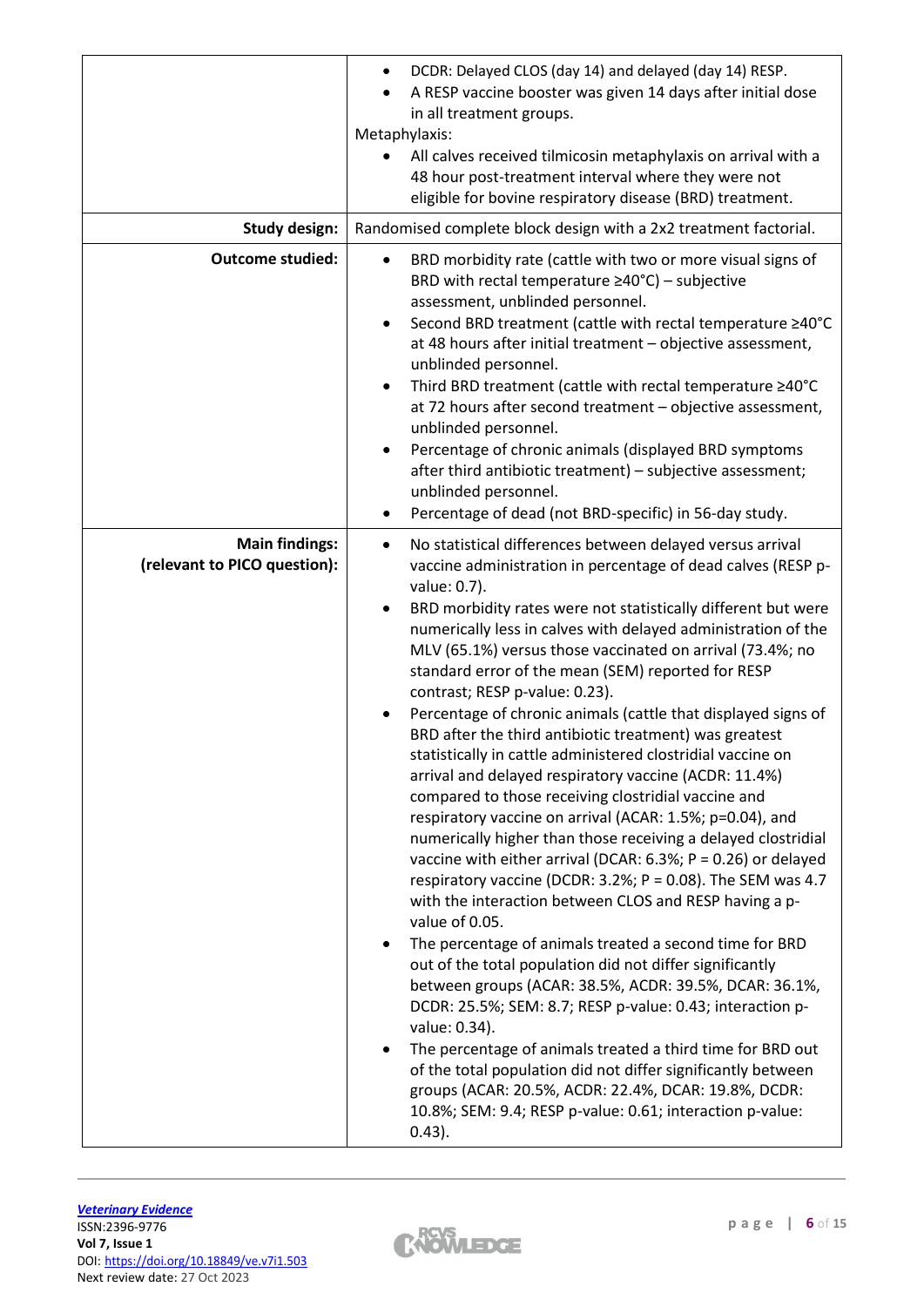| Limitations: | No blinding of evaluators for subjective outcomes.<br>Unclear whether reported death loss is BRD-specific or<br>overall mortality.<br>Numerical differences are difficult to interpret in a<br>meaningful manner and are not necessarily broadly<br>applicable or repeatable.<br>Overall means in delayed vs arrival RESP were not provided<br>for all outcomes. There were no SEMs available for main<br>effects. Confidence intervals for estimates were not<br>provided. |
|--------------|-----------------------------------------------------------------------------------------------------------------------------------------------------------------------------------------------------------------------------------------------------------------------------------------------------------------------------------------------------------------------------------------------------------------------------------------------------------------------------|
|              | Cattle appear to have been processed the same day they<br>arrived at the facility.<br>This study indicated that fenceline contact between<br>$\bullet$<br>vaccinated and non-vaccinated calves was possible. It did<br>not describe efforts to reduce potential cross-contamination<br>between vaccinated and unvaccinated calves during<br>treatment application, subsequent sampling, and evaluation<br>for and treatment of morbid animals.                              |

| Richeson et al. (2015)       |                                                                                                                                                                                                                                                                                                                                                                                                                                                                                                                                                                                                                                                                                                                                                                                                                                                                               |
|------------------------------|-------------------------------------------------------------------------------------------------------------------------------------------------------------------------------------------------------------------------------------------------------------------------------------------------------------------------------------------------------------------------------------------------------------------------------------------------------------------------------------------------------------------------------------------------------------------------------------------------------------------------------------------------------------------------------------------------------------------------------------------------------------------------------------------------------------------------------------------------------------------------------|
| <b>Population:</b>           | High-risk beef steer and bull calves at 211 ± 2.6kg in Fall, 213 ± 5.4kg<br>in Spring.                                                                                                                                                                                                                                                                                                                                                                                                                                                                                                                                                                                                                                                                                                                                                                                        |
| Sample size:                 | n = 184 Fall, 186 Spring (two blocks / season, two pens / treatment /<br>block).                                                                                                                                                                                                                                                                                                                                                                                                                                                                                                                                                                                                                                                                                                                                                                                              |
| <b>Intervention details:</b> | Treatments:<br>AMLV: Initial modified live respiratory pathogen vaccine<br>$\bullet$<br>(MLV) on day 0.<br>DMLV: Initial MLV vaccine on day 14.<br>NMLV: No vaccination with MLV vaccine until the end of the<br>42-day receiving period.<br>Both AMLV and DMLV calves were revaccinated 14 days<br>after initial vaccination.<br>Vaccine:<br>Pentavalent modified live vaccine (MLV) containing<br>infectious bovine rhinotracheitis virus (IBRV), bovine viral<br>diarrhoea virus (BVDV) types I and II, parainfluenza-3 virus<br>(PI3), and bovine respiratory syncytial virus (BRSV); (Bovi-<br>Shield Gold 5, unspecified route; Zoetis).<br>Metaphylaxis:<br>All calves received tilmicosin metaphylaxis on arrival with a<br>24 hour post-metaphylaxis interval observed during which<br>they were not eligible to be treated for bovine respiratory<br>disease (BRD). |
| <b>Study design:</b>         | Randomised complete block design.                                                                                                                                                                                                                                                                                                                                                                                                                                                                                                                                                                                                                                                                                                                                                                                                                                             |
| <b>Outcome studied:</b>      | Percentage of cattle diagnosed with BRD at least once<br>$\bullet$<br>(cattle observed with ≥2 visual signs of BRD (depression,<br>lethargy, rapid breathing, nasal or ocular discharge, and lack<br>of appetite) and a rectal temperature ≥40°C were<br>considered morbid and were treated) - subjective                                                                                                                                                                                                                                                                                                                                                                                                                                                                                                                                                                     |

 $\sim$ 

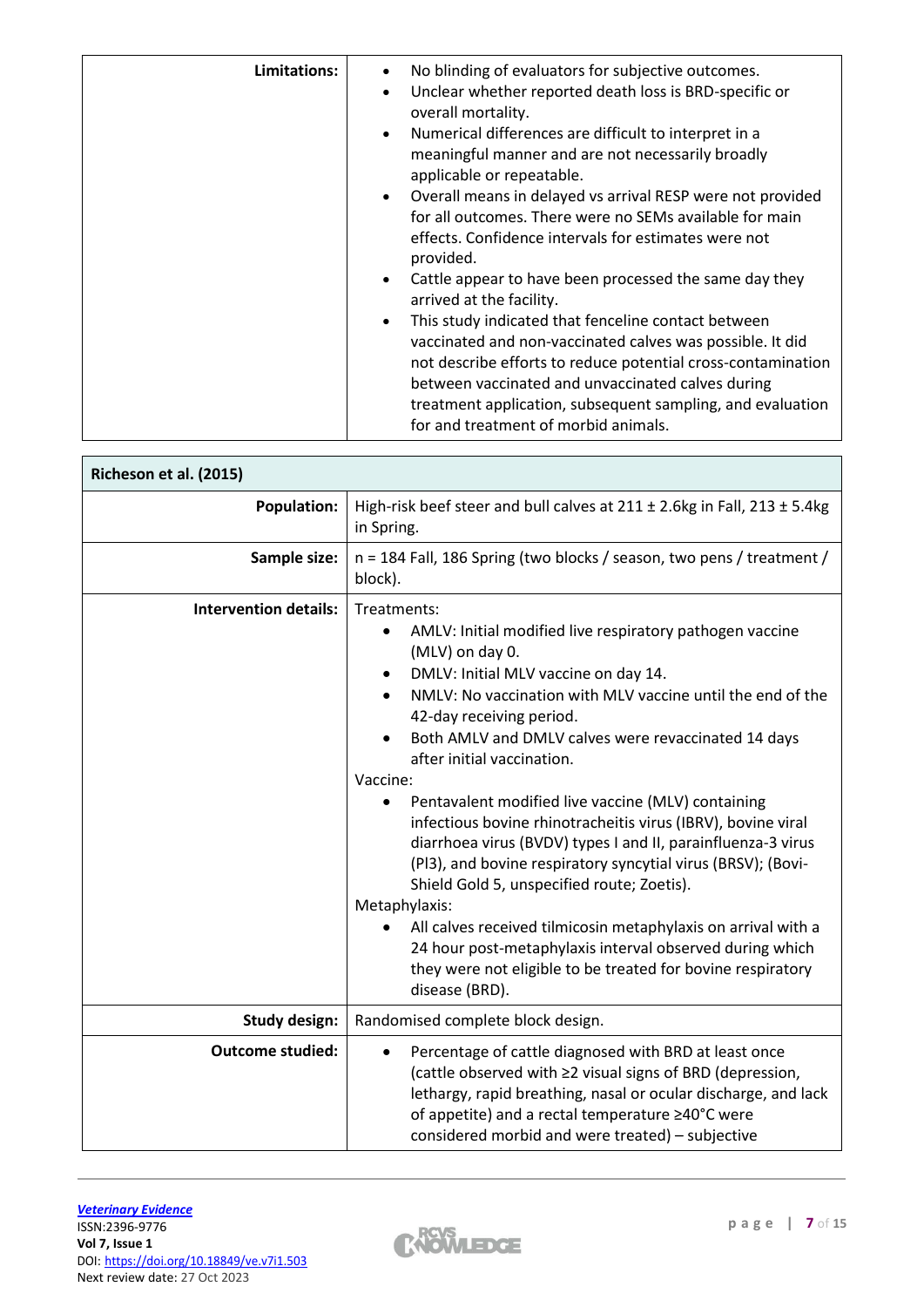|                                                       | assessment, blinded personnel.<br>Relapses (percentage of cattle treated for BRD that required<br>$\geq$ 1 retreatment; counted once for statistical analysis) -<br>subjective assessment, blinded personnel:<br>Cattle were eligible for retreatment 72 hours after<br>$\circ$<br>previous treatment if they again had ≥2 visual signs<br>of BRD and a rectal temperature of ≥40°C. Each<br>animal was eligible for up to five total treatments for<br>BRD.<br>Percentage of mortality associated with clinical BRD in 42-<br>day study.                                                                                                                                                                                                                                                                                                                      |
|-------------------------------------------------------|----------------------------------------------------------------------------------------------------------------------------------------------------------------------------------------------------------------------------------------------------------------------------------------------------------------------------------------------------------------------------------------------------------------------------------------------------------------------------------------------------------------------------------------------------------------------------------------------------------------------------------------------------------------------------------------------------------------------------------------------------------------------------------------------------------------------------------------------------------------|
| <b>Main findings:</b><br>(relevant to PICO question): | Morbidity associated with BRD was not significantly affected<br>by MLV timing (AMLV: 35.4% vs DMLV: 34.9%; standard<br>error (SE) of the least square means (LSM): 11.2; p-value =<br>0.94), however a lower percentage of delayed vaccination<br>calves was considered morbid and relapsed, than calves who<br>were vaccinated on arrival (DMLV: 23.3% vs AMLV: 30.1%;<br>SE of LSM: 9.1; p-value = 0.51).<br>Though not statistically evaluated, the percentage of calves<br>٠<br>treated three times for BRD was lower in arrival vaccination<br>calves (0.5%) versus delayed (3.6%).<br>Mortality percentage was higher numerically in calves<br>receiving delayed vaccination than those vaccinated on<br>arrival, but not statistically significant (DMLV: 1.6% vs AMLV:<br>0.9%; SE of LSM: 1.1; p-value = 0.67).                                       |
| Limitations:                                          | Blocks did not contain the same number of calves (Block $1 =$<br>$\bullet$<br>93; Block $2 = 91$ ; Block $3 = 71$ ; Block $4 = 118$ ) and the number<br>of calves in each pen within each block was not specified.<br>Authors did not indicate the route of vaccine administration.<br>Numerical differences are difficult to interpret in a<br>$\bullet$<br>meaningful manner and are not necessarily broadly<br>applicable or repeatable.<br>Confidence intervals for estimates were not provided.<br>Cattle appear to have been processed the same day they<br>arrived at the facility.<br>This study did not describe efforts to reduce potential cross-<br>$\bullet$<br>contamination between vaccinated and unvaccinated calves<br>during treatment application, housing, subsequent<br>sampling, and evaluation for and treatment of morbid<br>animals. |

# **Appraisal, application and reflection**

Overall, we identified no statistical evidence that delayed modified live vaccination (MLV) for viral respiratory pathogens lowered bovine respiratory disease (BRD) morbidity or mortality rates. One study (Richeson et al., 2009) indicated statistically lower cases of BRD morbidity in chronic animals (displaying clinical signs of BRD after the third antimicrobial treatment) vaccinated on arrival with both a clostridial vaccine and MLV for respiratory viruses compared to cattle vaccinated on arrival with clostridial vaccine and delayed MLV for respiratory viruses. However, there were several interesting numerical differences in initial BRD morbidity favouring delayed vaccination in several of the studies that suggest perhaps additional, well-powered studies on this question are warranted. Mortality and retreatment numerical differences were inconsistent between

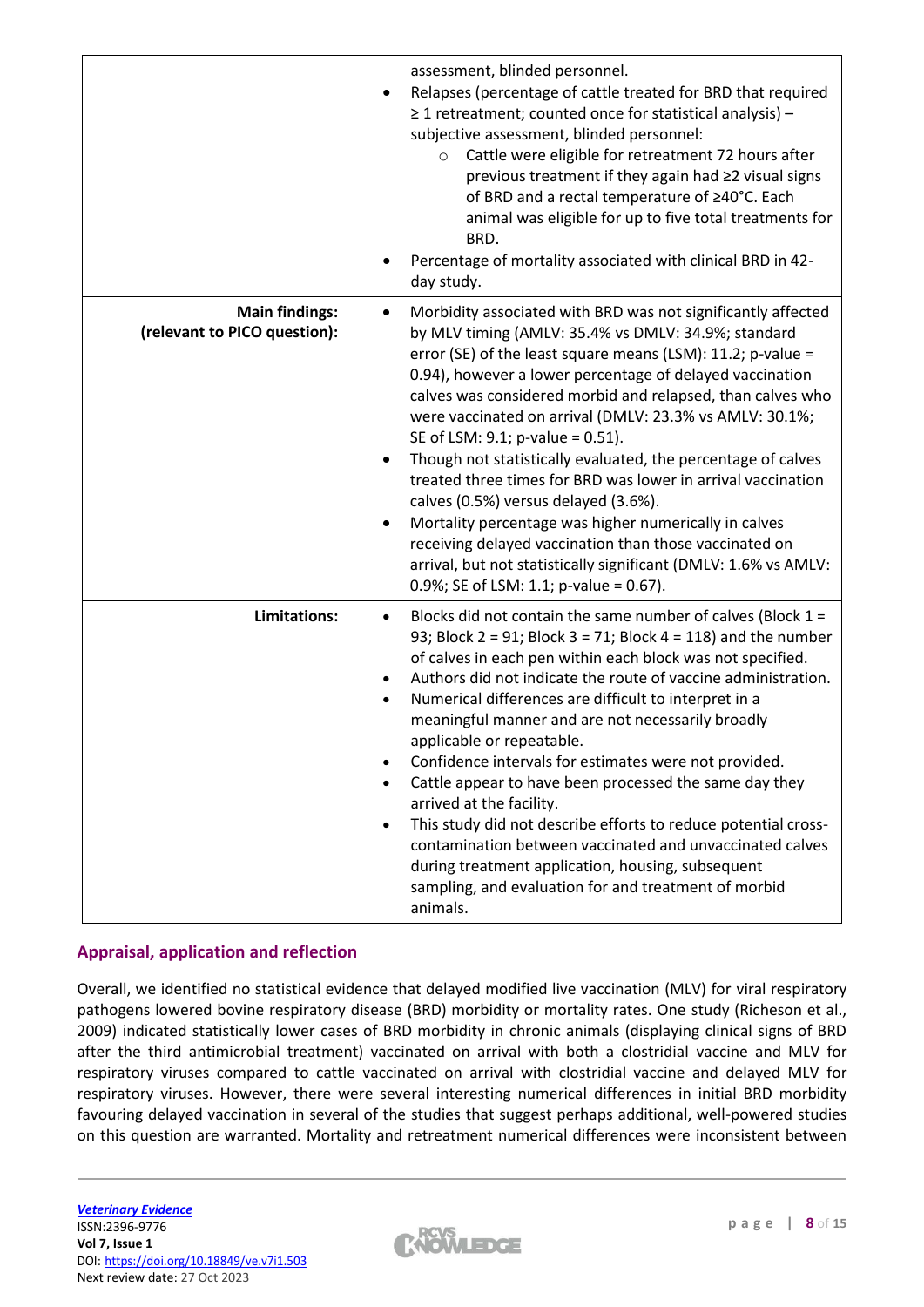studies. Additionally, there were numerous other differences between studies including BRD case definition, vaccines used, different treatment regimens employed, and other management differences that made comparing results between studies difficult. Although we did not specifically limit our search geographically, all four studies that met our criteria and are discussed in this Knowledge Summary were performed in the United States.

Although, numerical differences cannot be used to support study conclusions they are important to report for discussion. Two studies showed numerical differences in retreatment and relapses (Richeson et al., 2009; and Richeson et al., 2015). In one study (Richeson et al., 2015) with blinded observers, all cattle that relapsed and required retreatment were counted once regardless of the number of times this occurred, while in the other (Richeson et al., 2009) which did not have blinded observers, retreatment rates were measured as a percentage treated with second or third antibiotic treatments and each retreatment was analysed individually. Including all the relapses in one analysis, as in Richeson et al. (2015), does not allow evaluation of multiple retreatments and limits our ability to compare this study to others that specifically separate evaluations of subsequent treatments. Given the potential impact that delayed vaccination could have on the resulting immune responses of the cattle, it would be beneficial to evaluate second and third treatment rates separately.

Limitations related to study design, such as lack of blinding or small sample sizes, increase the chances for biased results and the results, especially numerical differences, must be interpreted with caution. Bovine respiratory disease morbidity is inherently a subjective assessment of health, because identifying a potentially ill animal is largely accomplished via visual signs and sometimes followed by an objective measurement of temperature. Blinding of individuals that are evaluating subjective outcomes like BRD morbidity helps prevent unintentional biases that could impact those subjective outcomes in unpredictable ways. Two of the four papers evaluated (Poe et al., 2013; and Richeson et al.,2009), indicated that evaluators were not blinded when evaluating subjective outcomes. Three of the four papers evaluated had varying, or uneven, numbers of animals in pens or between blocks among treatments (Poe et al., 2013; Richeson et al., 2008; and Richeson et al., 2015). It remains uncertain whether the density of a pen influences the risk of BRD for the animals in it, potentially due to a decrease in available space and resources or due to stress from the commingling experience. Additionally, three of the studies (Poe et al. 2013; Richeson et al., 2009; and Richeson et al., 2015) had smaller sample sizes than the other (Richeson et al., 2008) which may have impacted their ability to detect smaller differences in morbidity.

Even though each study provided evidence for a very specific question, there are multiple differences between the four studies that must be considered when interpreting the results. A notable difference is that two studies (Richeson et al., 2008; and Richeson et al., 2009) evaluated one MLV for respiratory viruses (EXPRESS 5) while the other two studies (Poe et al., 2013; and Richeson et al., 2015) evaluated another MLV for respiratory viruses (BoviShield Gold® 5). These are only two of multiple MLV for respiratory viruses available on the market in the US and there are differences in the adjuvant used, different pathogen loads, different virus types and strains included, routes of administration, etc., between manufacturers and vaccines that could impact the results. Therefore, although the studies provide evidence for our question related to delayed versus on-arrival MLV use, the evidence each provides is not necessarily externally valid when considering all MLV for respiratory viruses. Another area of variability between studies is the difference in the definition of 'arrival'. Two studies appear to have processed calves on the day they arrived (Richeson et al., 2009; and Richeson et al., 2015); one indicates they were processed the day after they arrived (Richeson et al., 2008), and one seems to indicate calves were processed after resting 'overnight' on grass and hay (Poe et al., 2013). Further potential variability exists regarding the amount of potential cross-contamination possible via direct or fomite contact between calves that were and were not vaccinated in each study during the period when they may have shed vaccine virus; mitigation strategies were not well-described. Treatment and prophylaxis regimens are an additional area of variability in these protocols and throughout different feeding operations; it is possible that the impact of delayed vaccination could vary between operations due to differences in these other important health management factors.

The two studies that used the EXPRESS 5 MLV (Richeson et al., 2008; and Richeson et al., 2009) gave

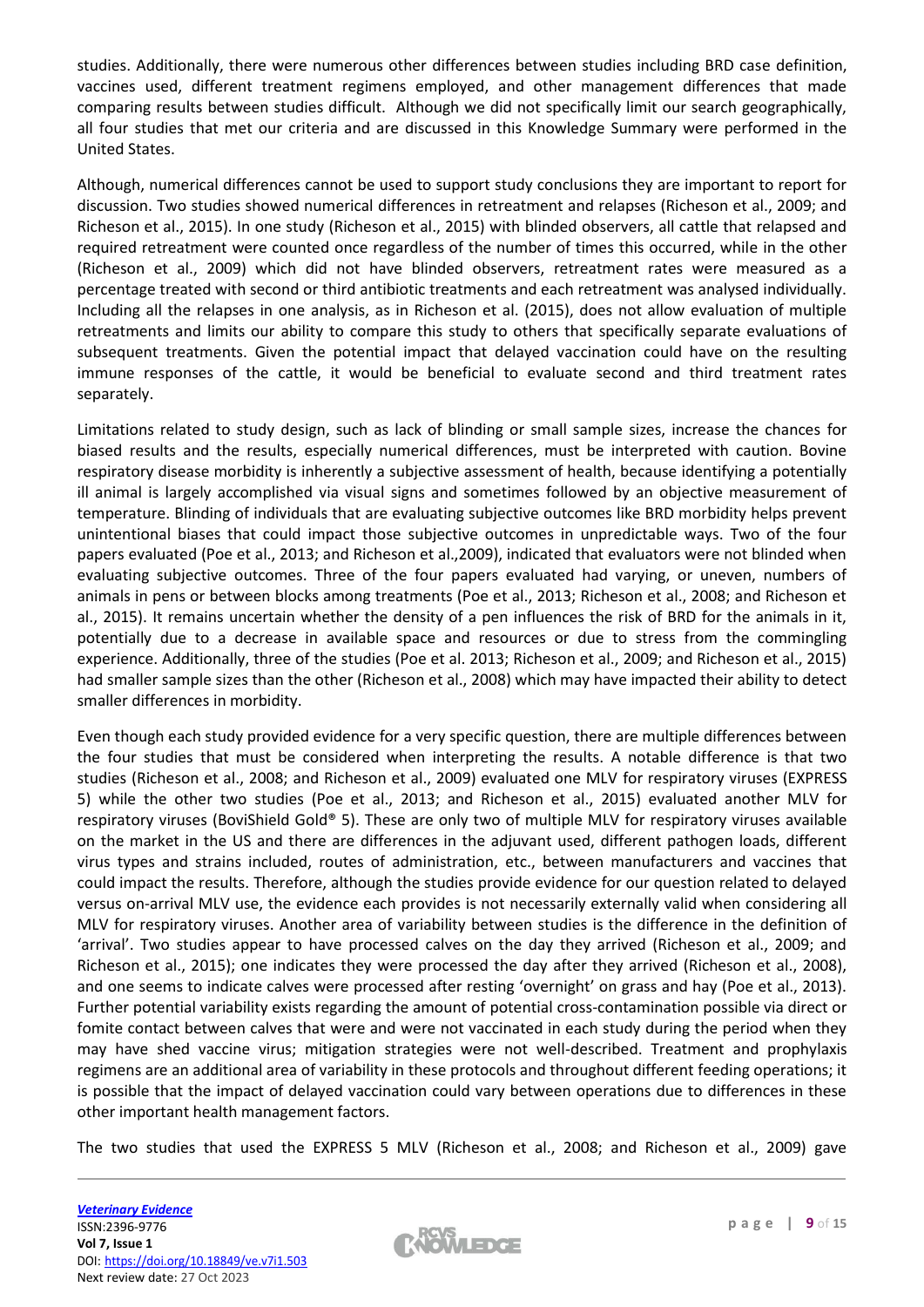prophylactic tilmicosin and treated for internal and external parasites on arrival to all cattle, and boostered the MLV 14 days after they were first administered. However, one study (Richeson et al., 2009) was also evaluating timing of clostridial vaccine while the other (Richeson et al., 2008) gave all calves a clostridial vaccine on arrival. For prophylaxis, one (Richeson et al., 2008) only administered tilmicosin if arrival rectal temperature was ≥40°C and those cattle were excluded from further morbidity assessment, while the other (Richeson et al., 2009) administered it to all cattle on arrival and all were able to be evaluated for morbidity the next day. There was not a statistical difference in the number of cattle in each treatment that were excluded in Richeson et al. (2008), which should have prevented a differential bias in morbidity outcomes between vaccine treatments. However, those cattle appear to have remained with their pen mates who did not receive prophylaxis, which may have differentially influenced the morbidity during the study in general and especially when compared to studies that provide metaphylaxis to all calves equally. These differences in arrival management between the two studies makes them difficult to compare. Additionally, in both studies, cattle were able to be evaluated for retreatment due to BRD morbidity after 72 hours, when they could be administered a different antibiotic. Each allowed up to three retreatments. However, each study used different antibiotics as their first, second, and third treatments (Richeson et al. [2008] used tilmicosin, enrofloxacin, and florfenicol, respectively; Richeson et al. [2009] used florfenicol, ceftiofur, and danofloxacin, respectively), which also makes comparison of retreatment rates between studies difficult.

The two studies that evaluated BoviShield Gold® 5 MLV (Poe et al. 2013; and Richeson et al., 2015) administered a clostridial vaccine and treated for internal and external parasites on arrival to all animals but differed in other parts of their protocols. For prophylaxis, Richeson et al. (2015) administered tilmicosin to all cattle on arrival and cattle were able to be evaluated for BRD morbidity after 24 hours. In Poe et al. (2013) cattle with a rectal temperature that was ≥40°C at processing received their first treatment of florfenicol at processing regardless of clinical signs. They were presumably then able to be reevaluated after 72 hours when they could receive the second antibiotic treatment in their protocol, though this was not explicitly described. However, cattle who were not treated at processing seemed to be eligible to be evaluated the next day to determine if initial BRD treatment should be administered. Additionally, it does not appear that treatment during processing was a criteria for randomising nor is it clear whether delayed or arrival vaccinated calves had similar incidences of calves treated at processing. The differential treatment of calves in this study complicates assessment of BRD incidence. In both papers, morbid cattle could be evaluated for retreatment due to BRD morbidity after 72 hours, when they could be administered a different antibiotic (Richeson et al. [2015] used florfenicol, enrofloxacin, tilmicosin, ceftiofur, then tulathromycin; Poe et al. [2013] used florfenicol, tilmicosin, enrofloxacin, then tulathromycin).However, one study (Poe et al., 2013) described that cattle going >21 days following treatment before exhibiting additional BRD symptoms, were considered a new case of BRD and their treatment regimen began again at florfenicol. Selection of an antibiotic protocol is often a producer or veterinarian preference based on known efficacy, availability, pharmacology, etc. Due to the different spectrums and modes of action associated with these drugs their use as metaphylaxis or treatment may impact BRD morbidity outcomes (O'Connor et al., 2019).

Case definition and criteria that make a calf eligible for BRD treatment or retreatment was also a notable difference between studies that complicated comparisons. Poe et al. (2013) actually used two different case definitions, one during processing where calves could receive treatment if they had a rectal temperature ≥40°C regardless of clinical signs, and then after day 0 when they had to have ≥2 clinical signs plus a rectal temperature of ≥40°C. Richeson et al. (2008) required an unspecified number of visual signs plus rectal temperature of ≥40°C for initial treatment while Richeson et al. (2009; and 2015) required ≥2 clinical signs plus a rectal temperature of ≥40°C to be eligible for initial treatment. Retreatment criteria also varied between studies with some requiring some form of clinical signs plus a temperature threshold to be met (Poe et al., 2013; and Richeson et al., 2015) while others evaluated only the rectal temperature of calves at predetermined intervals after initial or subsequent treatment (Richeson et al., 2008; and 2009). These different criteria, while externally valid, highlight one of the reasons why repeatability of BRD research is so difficult to realise and how variable identification and management of BRD cases can be within the literature.

All four studies evaluated male calves that were either procured already castrated or castrated on arrival.

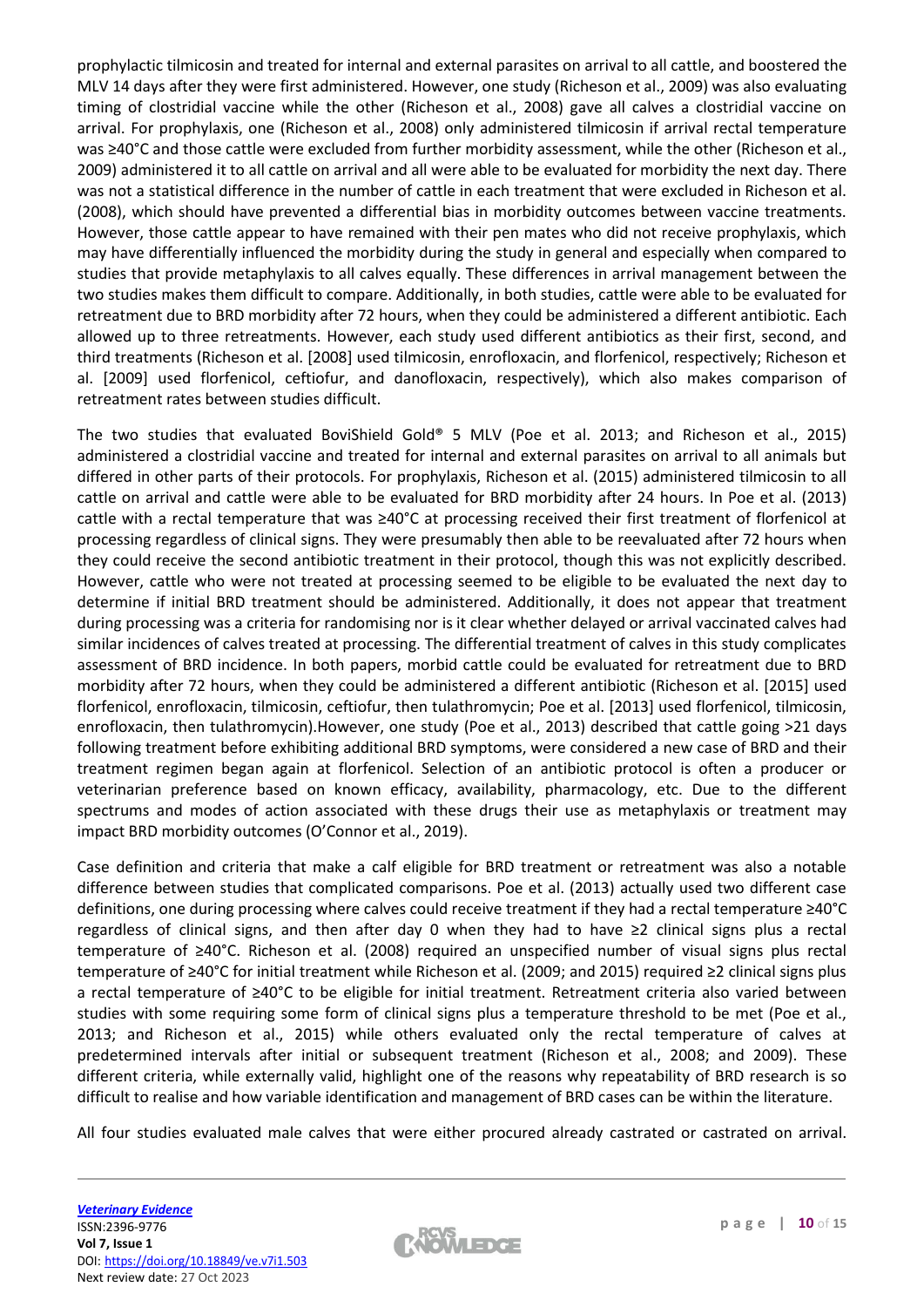Although they all accounted for castration status in their analyses, three of the four studies (Poe et al., 2013; Richeson et al., 2008; and Richeson et al., 2015) used a California banding technique for castration while the other study (Richeson et al., 2009) used surgical castration. Cattle react differently to alternate castration methods and the variable inflammatory response plus the impact castration can have on clinical signs such as depression, decreased appetite, etc., could alter the impact of delayed vaccination in a commercial setting (Roberts et al., 2018). The lack of representation of heifers in the study populations also limits our ability to extrapolate these results to high risk heifer calves in stocker operations.

Mortality was evaluated in three studies (Richeson et al., 2008; Richeson et al., 2009; and Richeson et al., 2015) but none found a statistical difference between delayed versus on arrival vaccine administration treatment groups. In Richeson et al. (2009) there were inconsistent numerical differences due to the added variable of clostridial vaccine timing. The other two studies had opposing numerical differences, where one (Richeson et al., 2008) showed a higher percentage of death loss over the 56 day study in calves vaccinated on arrival and the other (Richeson et al., 2015) had a higher percentage of mortality associated with clinical BRD in delayed vaccination calves during the 42 day study. The latter study revealed an association with BRD and death loss while the former did not describe a cause for death. Therefore, it cannot be concluded that all deaths were related to BRD making comparison of the two studies more complicated. Since these studies disagreed numerically, it is important to recognise these differences as well as those previously mentioned, such as the use of prophylaxis in Richeson et al. (2015) which was not used in Richeson et al. (2008). Given the small percentages in death loss among the treatments in these studies, which ranged from 0.8–2.3%, it is also possible that they were underpowered to truly evaluate mortality.

Even with a similar goal for these studies and some with the same vaccines administered, there are many aspects of a protocol that can introduce variability and make it difficult to interpret outcomes. Producers and veterinarians should use the information provided in this summary to make vaccine protocol decisions considering the limitations listed above. Since the evidence differed among studies and no statistical difference between arrival versus delayed vaccine administration was identified, no answer can be given to the clinical question.

| <b>Search strategy</b>                   |                                                                                                                                                                                                                                                                                                                                                                                                                                                                                                                                                                                                                                                                                                                                                                                                                                                                                                                                                      |
|------------------------------------------|------------------------------------------------------------------------------------------------------------------------------------------------------------------------------------------------------------------------------------------------------------------------------------------------------------------------------------------------------------------------------------------------------------------------------------------------------------------------------------------------------------------------------------------------------------------------------------------------------------------------------------------------------------------------------------------------------------------------------------------------------------------------------------------------------------------------------------------------------------------------------------------------------------------------------------------------------|
| Databases searched and dates<br>covered: | CAB Abstracts on OVID platform:<br>1910-2021 Week 42<br>Search run with no limits or filters<br>٠<br>Limit results to English and 2000-current<br>PubMed on NCBI Website:<br>1946-27 October 2021<br>$\bullet$<br>Search run with no limits or filters<br>Limit results to English and 2000-current                                                                                                                                                                                                                                                                                                                                                                                                                                                                                                                                                                                                                                                  |
| Search terms:                            | <b>CAB Abstracts:</b><br>((exp cattle/ or (calf or calves or steer or steers or heifer or heifers or<br>bull or bulls or bovine or bovines or cattle or youngstock or young-stock<br>or (young adj2 stock)).mp.) and (exp vaccines/ or vaccin*.mp. or exp<br>immunization/ or immuni*.mp.) and (delay or delays or delayed or<br>arrive or arrives or arrived or arrival or postarrival or "post arrival" or<br>post-arrival).mp. and (pneumon*.mp. or (respiratory adj1<br>disease*).ti,ab. or "respiratory diseases".sh. or (respiratory adj2<br>disease*).ti,ab. or ((shipping or undifferentiated) adj1 fever).ti,ab. or<br>(BRD or BRDC).ti, ab. or (bovine adj1 respiratory adj1 disease*).ti, ab. or<br>(bovine adj1 respiratory adj1 disease* adj1 complex).ti,ab. or (summer<br>adj1 pneumon*).ti,ab. or (enzootic adj1 pneumon*).ti,ab. or<br>pleuropneumon*.mp. or bronchopneumon*.mp. or (respiratory adj1<br>tract adj1 disease*).mp.)) |

# **Methodology**

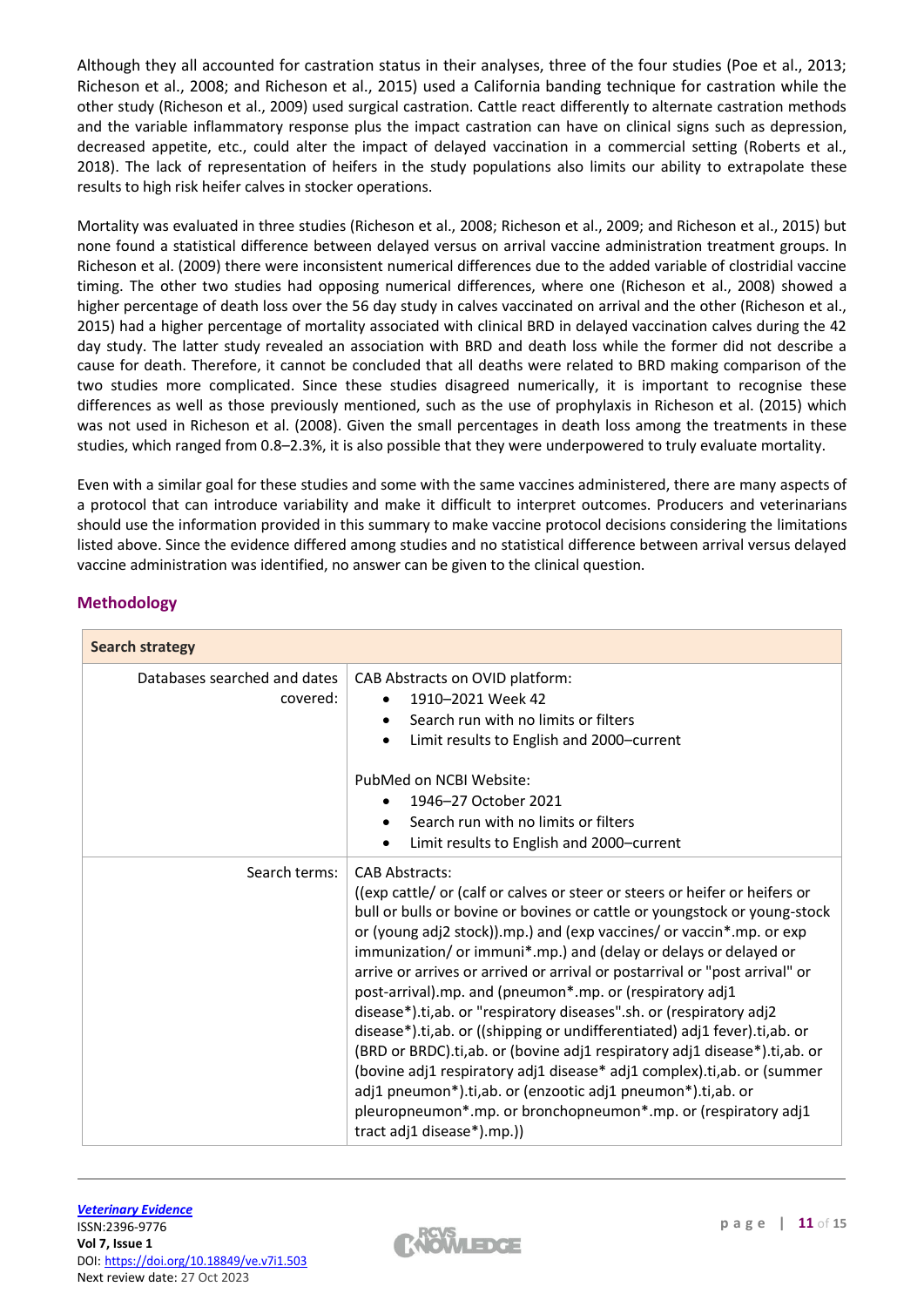|                           | PubMed:<br>(("pneumonia"[MeSH Terms] OR "pneumonia"[Title/Abstract] OR<br>"pneumoniae"[Title/Abstract] OR "pneumonias"[Title/Abstract] OR<br>"respiratory diseases"[All Fields] OR "respiratory<br>disease"[Title/Abstract] OR "shipping fever"[Title/Abstract] OR<br>"undifferentiated fever"[Title/Abstract] OR "BRD"[Title/Abstract] OR<br>"BRDC"[Title/Abstract] OR "bovine respiratory<br>disease"[Title/Abstract] OR "bovine respiratory disease complex"[All<br>Fields] OR "summer pneumonia"[Title/Abstract] OR "enzootic<br>pneumonia"[Title/Abstract] OR ("pleuropneumonia"[MeSH Terms]<br>OR "pleuropneumonia"[Title/Abstract] OR<br>"pleuropneumonias"[Title/Abstract] OR<br>"pleuropneumoniae"[Title/Abstract]) OR<br>("bronchopneumonia"[MeSH Terms] OR<br>"bronchopneumonia"[Title/Abstract] OR<br>"bronchopneumonias"[Title/Abstract] OR<br>"bronchopneumoniae"[Title/Abstract]) OR "respiratory tract<br>disease"[Title/Abstract] OR "respiratory tract diseases"[All Fields])<br>AND ("calf"[Title/Abstract] OR "calves"[Title/Abstract] OR<br>"steer"[Title/Abstract] OR "steers"[Title/Abstract] OR<br>"heifer"[Title/Abstract] OR "heifers"[Title/Abstract] OR<br>"bull"[Title/Abstract] OR "bulls"[Title/Abstract] OR<br>"bovine"[Title/Abstract] OR "bovines"[Title/Abstract] OR<br>"cattle"[Title/Abstract] OR "cattle"[MeSH Terms] OR<br>"youngstock"[Title/Abstract] OR "young stock"[Title/Abstract] OR<br>"young-stock"[Title/Abstract]) AND ("immunization"[MeSH Terms]<br>OR "immunization"[Title/Abstract] OR<br>"immunisation"[Title/Abstract] OR "immunizations"[Title/Abstract]<br>OR "immunisations"[Title/Abstract] OR "immunize"[Title/Abstract]<br>OR "immunise"[Title/Abstract] OR "immunized"[Title/Abstract] OR<br>"immunised"[Title/Abstract] OR "vaccination"[MeSH Terms] OR<br>"vaccine"[Title/Abstract] OR "vaccines"[Title/Abstract] OR<br>"vaccination"[Title/Abstract] OR "vaccinating"[Title/Abstract] OR<br>"vaccinated"[Title/Abstract]) AND ("delay"[Title/Abstract] OR |
|---------------------------|-----------------------------------------------------------------------------------------------------------------------------------------------------------------------------------------------------------------------------------------------------------------------------------------------------------------------------------------------------------------------------------------------------------------------------------------------------------------------------------------------------------------------------------------------------------------------------------------------------------------------------------------------------------------------------------------------------------------------------------------------------------------------------------------------------------------------------------------------------------------------------------------------------------------------------------------------------------------------------------------------------------------------------------------------------------------------------------------------------------------------------------------------------------------------------------------------------------------------------------------------------------------------------------------------------------------------------------------------------------------------------------------------------------------------------------------------------------------------------------------------------------------------------------------------------------------------------------------------------------------------------------------------------------------------------------------------------------------------------------------------------------------------------------------------------------------------------------------------------------------------------------------------------------------------------------------------------------------------------------------------------------------------------|
|                           | "delayed"[Title/Abstract] OR "delays"[Title/Abstract] OR "post-<br>arrival"[Title/Abstract] OR "post-arrival"[Title/Abstract] OR<br>"postarrival"[Title/Abstract] OR "arrive"[Title/Abstract] OR                                                                                                                                                                                                                                                                                                                                                                                                                                                                                                                                                                                                                                                                                                                                                                                                                                                                                                                                                                                                                                                                                                                                                                                                                                                                                                                                                                                                                                                                                                                                                                                                                                                                                                                                                                                                                            |
|                           | "arrival"[Title/Abstract] OR "arrives"[Title/Abstract] OR<br>"arrived"[Title/Abstract])                                                                                                                                                                                                                                                                                                                                                                                                                                                                                                                                                                                                                                                                                                                                                                                                                                                                                                                                                                                                                                                                                                                                                                                                                                                                                                                                                                                                                                                                                                                                                                                                                                                                                                                                                                                                                                                                                                                                     |
| Dates searches performed: | 27 Oct 2021                                                                                                                                                                                                                                                                                                                                                                                                                                                                                                                                                                                                                                                                                                                                                                                                                                                                                                                                                                                                                                                                                                                                                                                                                                                                                                                                                                                                                                                                                                                                                                                                                                                                                                                                                                                                                                                                                                                                                                                                                 |

 $\overline{1}$ 

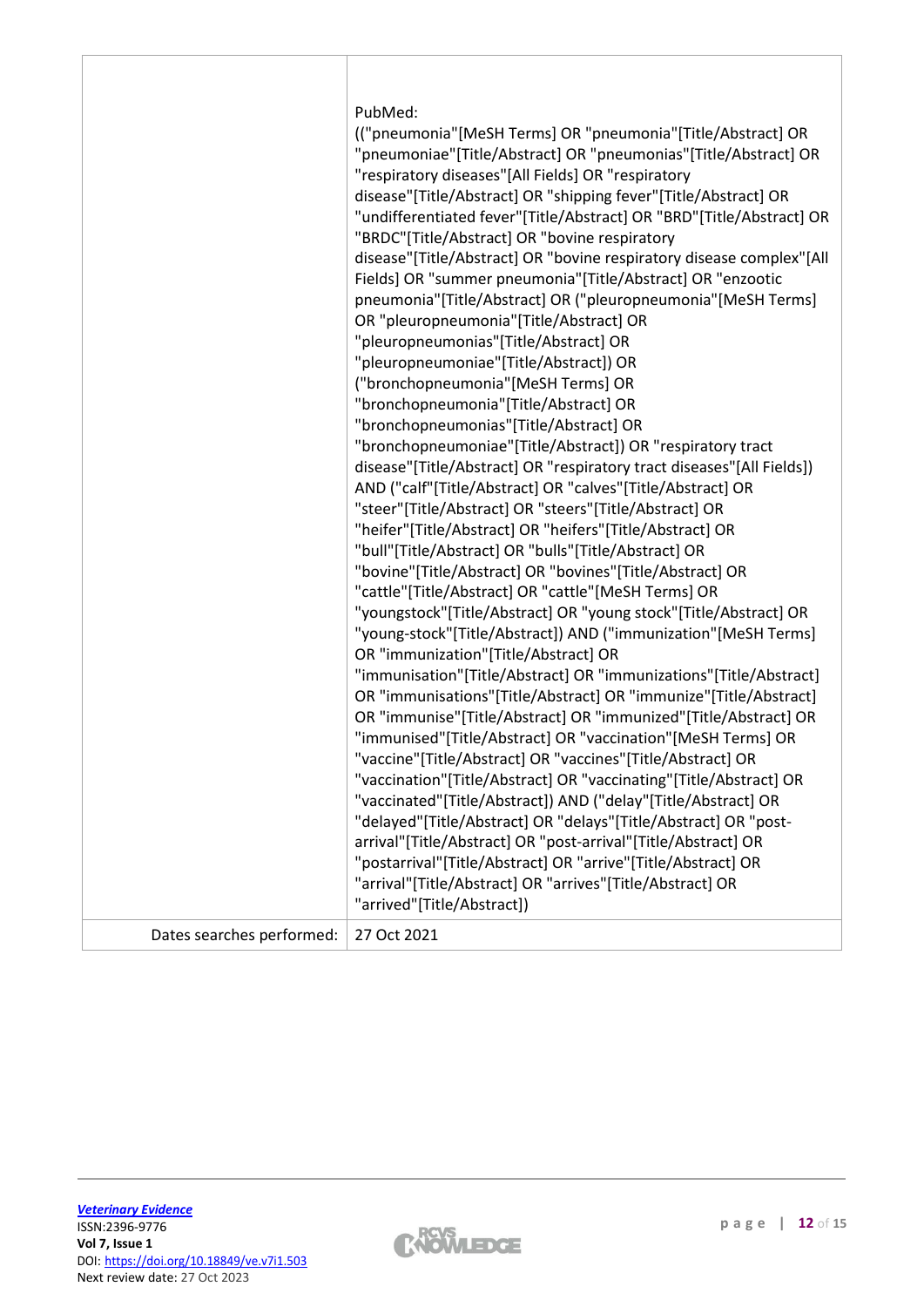| <b>Exclusion / Inclusion criteria</b> |                                                                                                                                                                                                                                                                                                                                                                                                                                                                    |
|---------------------------------------|--------------------------------------------------------------------------------------------------------------------------------------------------------------------------------------------------------------------------------------------------------------------------------------------------------------------------------------------------------------------------------------------------------------------------------------------------------------------|
| Exclusion:                            | Publication date prior to 2000, is a systematic review and / or meta-<br>analysis, is conference proceedings, does not evaluate the bovine<br>species, does not compare arrival versus delayed vaccine<br>administration groups, does not evaluate the same vaccine given on<br>arrival versus delayed administration, the delayed time was less than<br>14 days post-arrival, does not evaluate BRD morbidity, or calves not<br>evaluated in a stocker operation. |
| Inclusion:                            | BRD morbidity assessment, respiratory vaccine used when<br>evaluating vaccine timing, and comparison of effects of delayed<br>modified live vaccine administration and administration of vaccine<br>on arrival to the stocker operation.                                                                                                                                                                                                                           |

| <b>Search outcome</b>                         |                             |                                            |                                                                                |                                                                                                                                           |                                                                                                           |                                    |
|-----------------------------------------------|-----------------------------|--------------------------------------------|--------------------------------------------------------------------------------|-------------------------------------------------------------------------------------------------------------------------------------------|-----------------------------------------------------------------------------------------------------------|------------------------------------|
| <b>Database</b>                               | <b>Number</b><br>of results | $Excluded -$<br>Not a<br>research<br>trial | $Excluded -$<br><b>Not an MLV</b><br>respiratory<br>vaccine study<br>in calves | <b>Excluded - Does</b><br>not compare<br>arrival versus<br>delayed (14-30<br>days)<br>administration<br>of the same<br><b>MLV</b> vaccine | Excluded $-$<br><b>Calves not</b><br>evaluated or<br>administered<br>treatment at<br>stocker<br>operation | <b>Total</b><br>relevant<br>papers |
| <b>CAB Abstracts</b>                          | 94                          | 17                                         | 35                                                                             | 35                                                                                                                                        | 3                                                                                                         | $\overline{4}$                     |
| PubMed                                        | 50                          | 7                                          | 16                                                                             | 24                                                                                                                                        | $\mathbf{1}$                                                                                              | $\overline{2}$                     |
| Total relevant papers when duplicates removed |                             |                                            |                                                                                |                                                                                                                                           |                                                                                                           | $\overline{4}$                     |

# **CONFLICT OF INTEREST**

- Ambs was advised and led by Dr. John Richeson (one of the authors or co-authors of all papers that are evaluated within this summary) to obtain her Master's degree at West Texas A&M University from January 2016 to May 2017.
- Capik collaborates regularly with Dr. John Richeson (one of the authors or co-authors of all papers that are evaluated within this summary) and has collaborated with two of the co-authors on Richeson et al. 2009 (Kegley and Powell) and on co-author on Poe et al. 2013 (Kegley).
- Moberly serves on the CABI Publishing North American Library Advisory Board and the VetStream Academic Advisory Board.

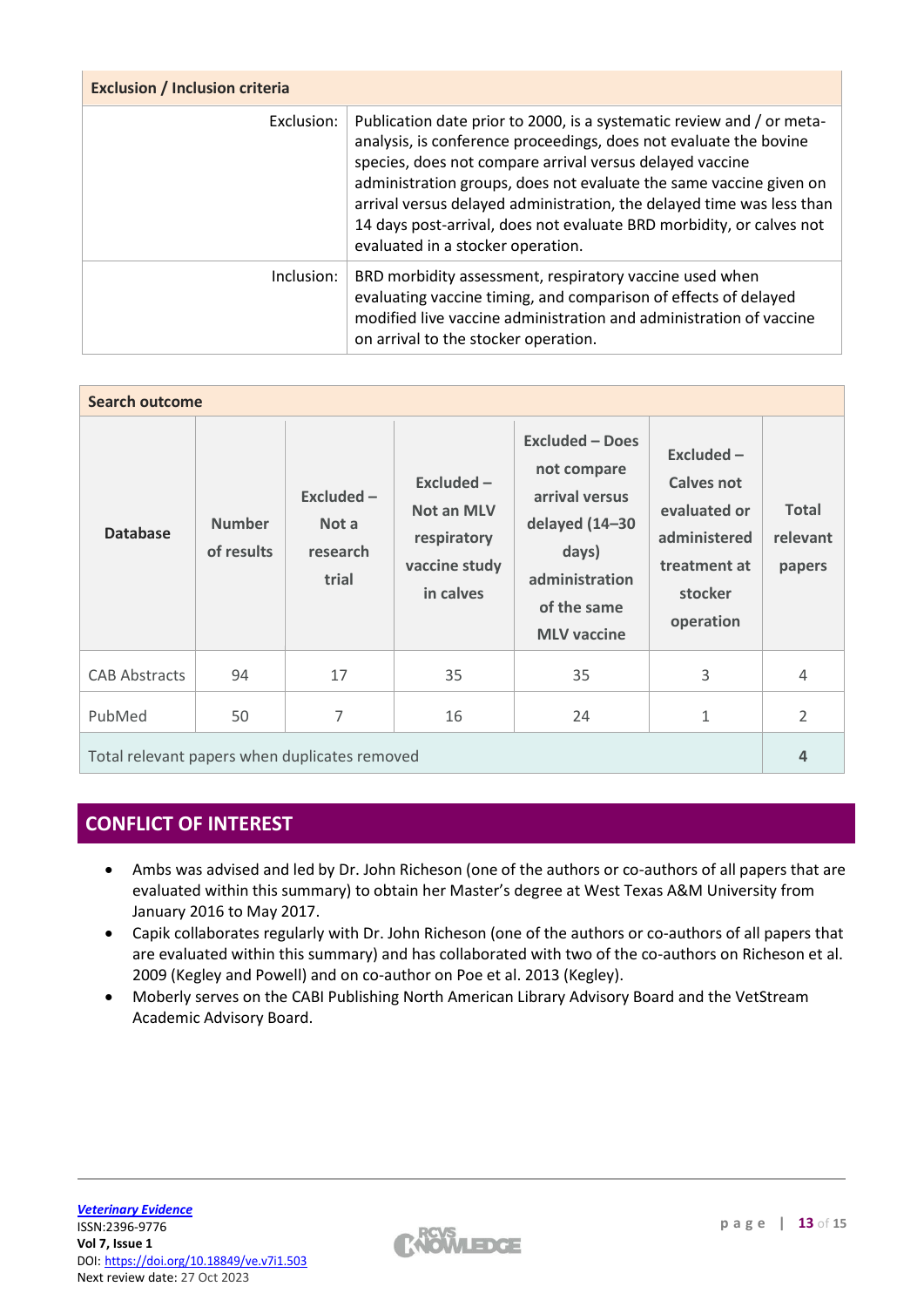- 1. O'Connor, A.M., Hu, D., Totton, S.C., Scott, N., Winder, C.B., Wang, B., Wang, C., Glanville, J., Wood, H., White, B., Larson, R., Waldner, C. & Sargeant, J.M. (2019). A systematic review and network metaanalysis of injectable antibiotic options for the control of bovine respiratory disease in the first 45 days post arrival at the feedlot. *Animal Health Research Reviews*. 20, 163–181. DOI: <https://doi.org/10.1017/S1466252320000031>
- 2. Poe, K.D., Beck, P.A., Richeson, J.T., Gadberry, M.S., Kegley, E.B., Hess, T.W. & Hubbell, D.S. (2013). Effects of respiratory vaccination timing and growth-promoting implant on health, performance, and immunity of high-risk, newly received stocker cattle. *Applied Animal Science*. 29(4), 413–419. DOI: [https://doi.org/10.15232/S1080-7446\(15\)30254-0](https://doi.org/10.15232/S1080-7446(15)30254-0)
- 3. Richeson, J.T., Beck, P.A., Gadberry, M.S., Gunter, S.A., Hess, T.W., Hubbell, D.S. & Jones, C. (2008). Effects of on-arrival versus delayed modified live virus vaccination on health, performance, and serum infectious bovine rhinotracheitis titers of newly received beef calves. *Journal of Animal Science*. 84(4), 999–1005. DOI: <https://doi.org/10.2527/jas.2007-0593>
- 4. Richeson, J.T., Kegley, E.B., Gadberry, M.S., Beck, P.A., Powell, J.G. & Jones, C.A. (2009). Effects of onarrival versus delayed clostridial or modified live respiratory vaccinations on health, performance, bovine viral diarrhea virus type I titers, and stress and immune measures of newly received beef calves. *Journal of Animal Science*. 87(7), 2409–2418. DOI: <http://dx.doi.org/10.2527/jas.2008-1484>
- 5. Richeson, J.T., Beck, P.A., Poe, K.D., Gadberry, M.S., Hess, T.W. & Hubbell, D.S. (2015). Effects of administration of a modified-live virus respiratory vaccine and timing of vaccination on health and performance of high-risk beef stocker calves. *The Bovine Practitioner*. 49(1), 37–42. DOI: <https://doi.org/10.21423/bovine-vol49no1p37-42>
- 6. Roberts, S.L., Powell, J.G., Hughes, H.D. & Richeson, J.T. (2018). Effect of castration method and analgesia on inflammation, behavior, growth performance, and carcass traits in feedlot cattle. *Journal of Animal Science*. 91(1), 66–75. DOI: <https://doi.org/10.1093/jas/skx022>